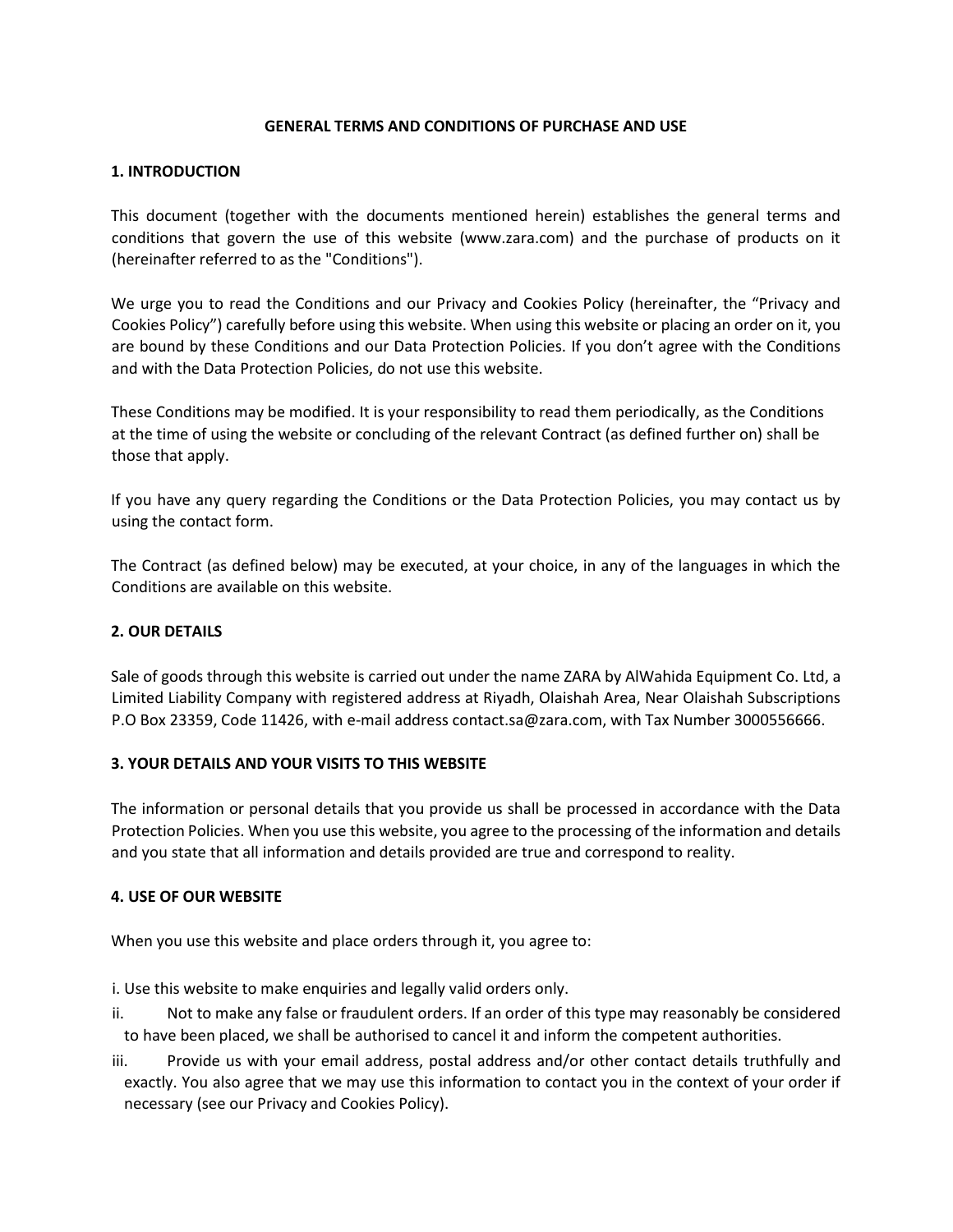If you do not provide us with all the information we need, you cannot place your order. When you place an order on this website, you state that you are over the age of 18 and are legally eligible to enter into binding contracts.

# **5. SERVICE AVAILABILITY**

Delivery service for the articles offered on this website is available in Saudi Arabia only.

## **6. FORMALISING THE CONTRACT**

To place an order, you must follow the online purchasing procedure and click on "Authorise payment". After doing so, you will receive an email confirming receipt of your order (the "Order Confirmation "). You will be informed via email that the order is being sent (the "Shipping Confirmation"). These Conditions constitute a written agreement between us. An electronic receipt with the details of your order will also be attached to the Shipping Confirmation (the "electronic receipt").

### **7. TECHNICAL MEANS TO CORRECT ERRORS**

In case you detect that an error occurred when entering your personal data during your registration as a user of this website, you can modify them in the section "My Account".

In any case, you will be able to correct errors related to the personal data provided during the purchase process by contacting the customer service via the email address contact.sa@zara.com, as well as exercising the right of rectification contemplated in our Privacy and Cookies Policy through. This website displays confirmation boxes in various sections of the purchase process that do not allow the order to continue if the information in these sections has not been correctly provided. Also, this website offers details of all the items you have added to your shopping cart during the purchase process, so that before making the payment, you can modify the details of your order.

If you detect an error in your order after the completion of the payment process, you should immediately contact our customer service, telephone or email address above to correct the error.

#### **8. AVAILABILITY OF PRODUCTS**

All product orders are subject to availability. Along this line, if there are difficulties regarding the supply of products or there are no more items left in stock, we reserve the right to provide you with information on substitute products of the same or higher quality and value that you may order. If you do not wish to order the substitute products, we will reimburse any amount that you may have paid.

#### **9. REFUSAL TO PROCESS AN ORDER**

We reserve the right to remove any product from this website at any time and to remove or modify any material or content from the same. Although we will always do everything possible to process all orders, there may be exceptional circumstances that force us to refuse to process an order after having sent the Order Confirmation. We reserve the right to do so at any time.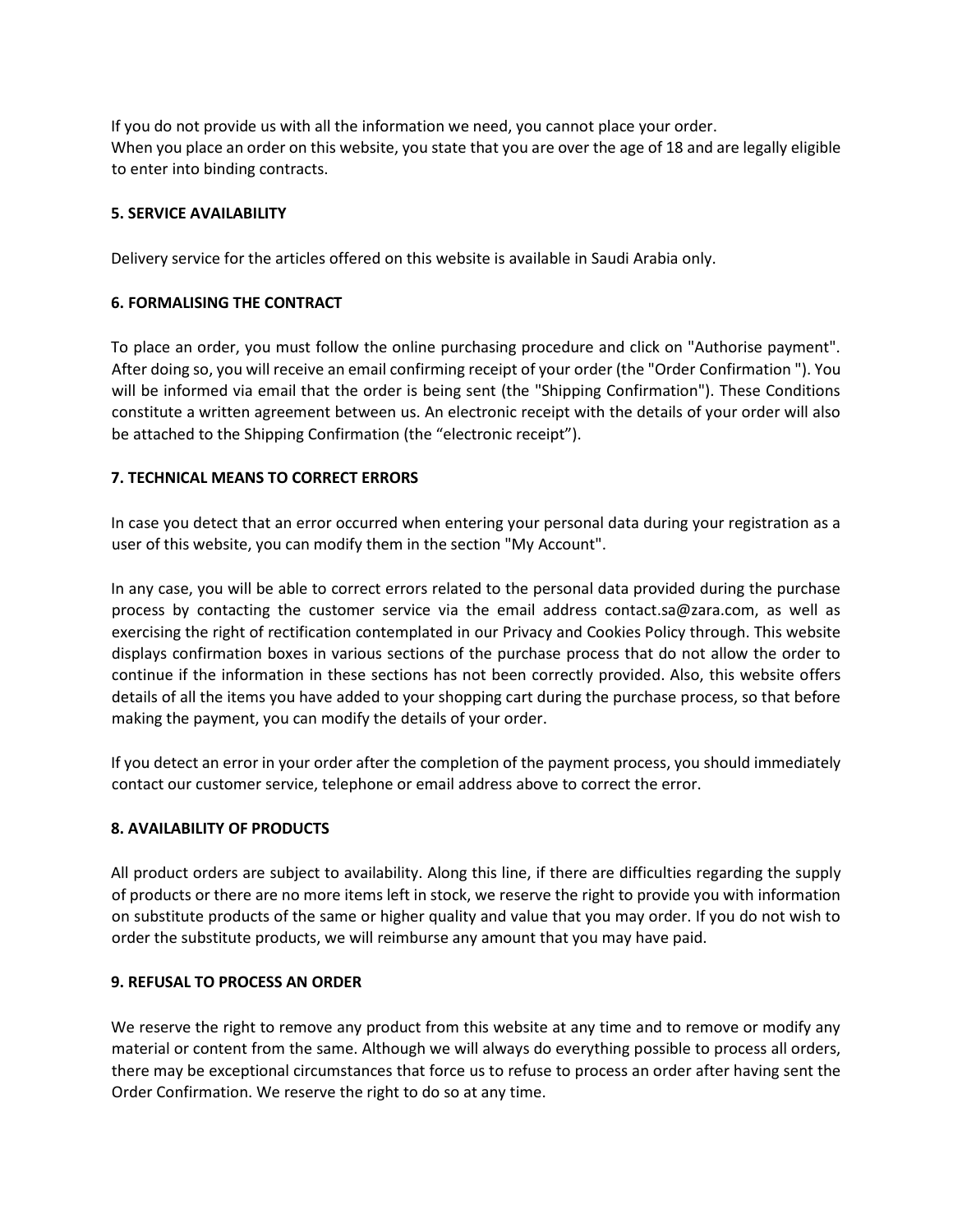We shall not be liable to you or to any third party for removing any product from this website, or for removing or modifying any material or content from the website or not processing an order once we have sent the Order Confirmation.

## **10. DELIVERY**

Notwithstanding Clause 8 above regarding product availability and except for extraordinary circumstances, we will endeavor to send the order consisting of the product(s) listed in each Delivery Confirmation prior to the date indicated in the Delivery Confirmation in question or, if no delivery date is specified, in the estimated timeframe indicated when selecting the delivery method and, in any case within a maximum period of 30 days from the date of the Order Confirmation.

Nonetheless, there may be delays for reasons such as the occurrence of unforeseen circumstances or the delivery zone.

If for any reason we are unable to comply with the delivery date, we will inform you of that situation and we will give you the option to continue with the purchase, establishing a new delivery date, or cancel the order with full reimbursement of the amount paid. Keep in mind in any case that we do not make home deliveries on Saturdays, Sundays or bank holidays.

For the purpose of these Conditions, the "delivery" shall be understood to have taken place or the order "delivered" as soon as you or a third party indicated by you acquires physical possession of the goods, which will be evidenced by the signing of the receipt of the order at the delivery address indicated by you.

# **11. INABILITY TO DELIVER**

If it is impossible for us to deliver your order, we will attempt to find a safe place to leave it. If we cannot find a safe place, your order will be returned to one of our ZARA stores.

We will also leave a note explaining where your order is located and what to do to have it delivered again. If you will not be at the place of delivery at the agreed time, we ask you to contact us to organize delivery on another day.

If after 14 days from the date your order is available for delivery, the order could not be delivered for reasons not attributable to us, we shall assume that you wish to cancel the Contract and it will be terminated. As a result of the termination of the Contract, we will return to you all payments received from you, including delivery charges (except for any additional charges resulting from your choice of any delivery method other than the ordinary delivery method that we offer) without any undue delay, and at any rate, within 14 days of the date on which this Contract has been terminated.

Please keep in mind that transport derived from the termination of the Contract may have an additional cost which we will be entitled to pass on to you.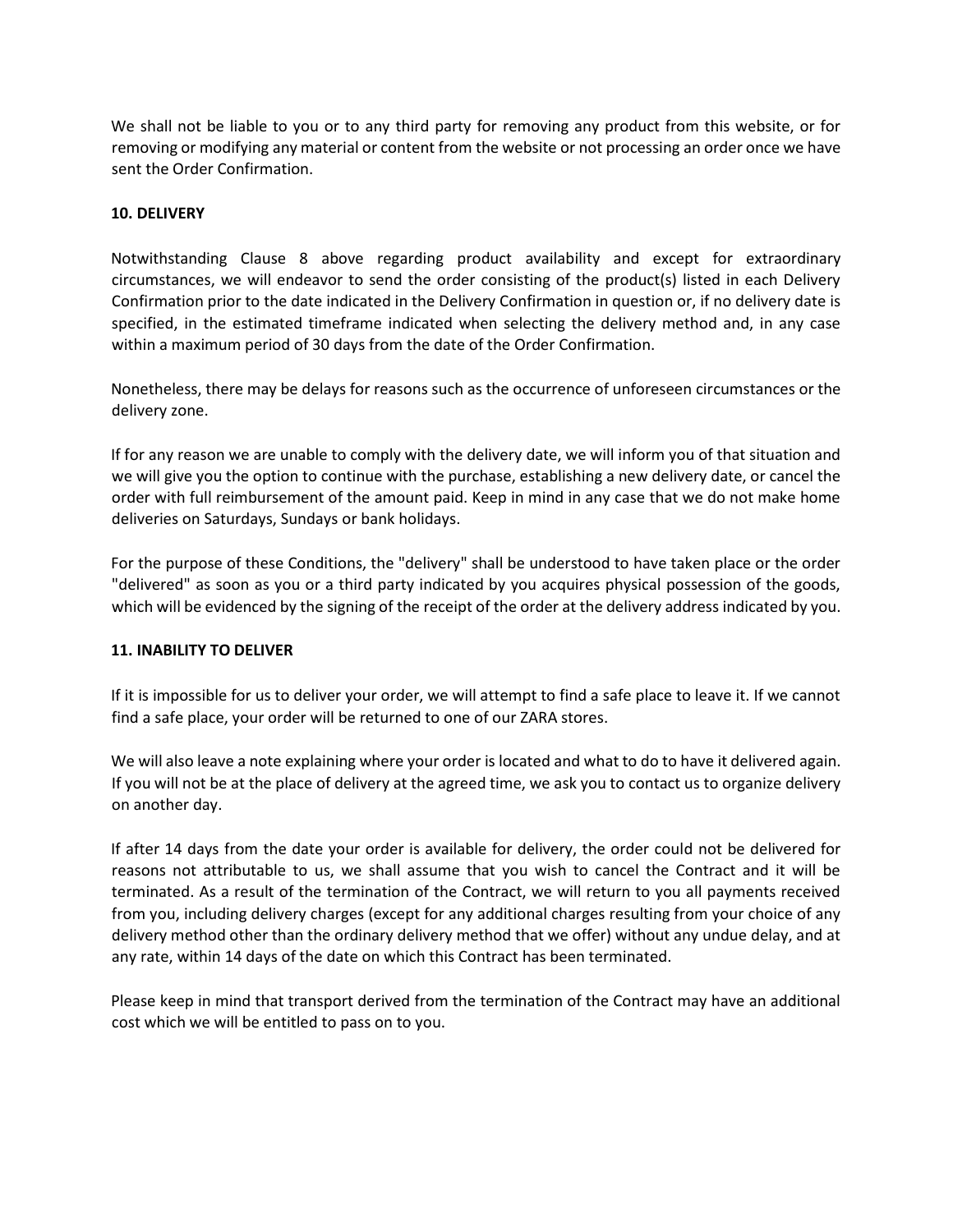# **12. INSTANT DELIVERY**

If you have chosen the delivery at store option, we may subsequently notify you that our "Instant Delivery" service is available for the items in your order, but as this is subject to stock availability and other factors, it cannot be chosen by you when you place your order. If we have notified you that "Instant Delivery" is available, your order will be available to be picked up by you from that store before the estimated delivery dates that are stated in the Buying Guide section of our website. Once your "Instant Delivery" order has been prepared, we will contact you to let you know that it is ready to be picked up. You can pick up the order either in person (by presenting the order number and a proof of identity) or you can appoint someone else to pick up the order on your behalf. In this case, the appointed person must present the order number and proof of his or her identity. The terms of this Clause 12 (together with the rest of these Conditions) will apply to you if you make a purchase via the "Instant Delivery" service, and will be subject to any other applicable regulations.

# **13. TRANSMISSION OF RISK AND OWNERSHIP OF THE PRODUCTS**

The products shall be under your responsibility from the moment of delivery to you as outlined in Clause 10 above.

You will take ownership of the products when we receive full payment of all amounts due, including delivery charges, or at the moment of delivery (as defined in Clause 10 above), if that were to take place at a later time.

## **14. PRICE AND PAYMENT**

The price of the products will be as stipulated at all times on our website, except in the case of an obvious error. Although we make every effort to ensure that the prices featured on the website are correct, error may occur. If we discover an error in the price of any of the products that you have ordered, we will inform you as soon as possible and give you the option of confirming your order at the correct price or cancelling it. If we are unable to contact you, the order will be considered cancelled and all amounts paid will be reimbursed to you in full.

We are not obliged to provide you with any product at the incorrect lower price (even when we have sent the Shipping Confirmation ) if the error in the price is obvious and unmistakable and could have reasonably been recognized by you as an incorrect price.

The prices on the website include VAT, but exclude delivery charges, which are added to the total price as indicated in our Shopping Guide (see the section on Delivery Charges).

Prices may change at any time. However, except as stipulated above, the changes shall not affect the orders for which we have sent an Order Confirmation.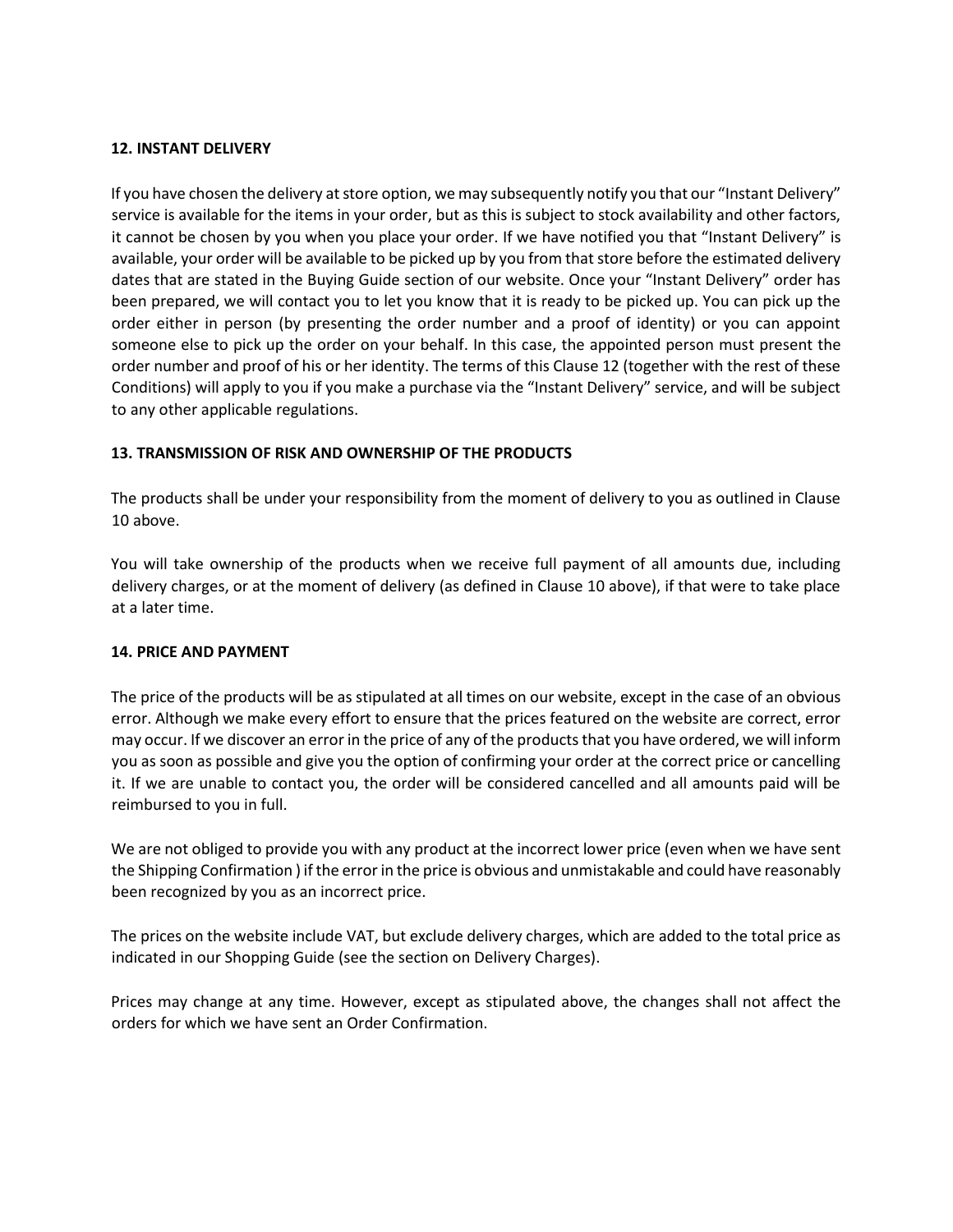Once you have selected all articles that you wish to buy, they will be added to your basket. The next step will be to process the order and make the payment. To that end, you must follow the steps of the purchase process, indicating or verifying the information requested in each step. Furthermore, throughout the purchase process, before payment, you can modify the details of your order. You are provided with a detailed description of the purchase process in the Shopping Guide. Also, if you are a registered user, a record of all the orders placed by you is available in "My Account" area.

You may use, as payment method, the following cards: Visa, MasterCard and Mada. Furthermore, you can pay for your order to the courier in cash when the order is delivered.

To minimise the risk of non-authorised access, your credit card details will be encrypted. Once we receive your order, we request a pre-authorisation on your card to ensure that there are sufficient funds to complete the transaction. The charge on your card will be made at the time your order leaves our warehouse.

When you click "Authorise payment", you are confirming that the credit card is yours.

Credit cards are subject to verification and authorization by the card issuing entity. If the entity does not authorize the payment, we shall not be liable for any delay or failure to deliver and we will be unable to conclude any Contract with you.

### **15. EXPRESS CHECKOUT**

The express checkout feature (hereafter "Express Checkout") makes it easier for you to make purchases on this website as you do not have to enter shipping, billing and payment information for each purchase. Express Checkout is available in the "Shopping Bag" section.

To use Express Checkout you will have to save your card information. You may do so when making a payment with any of the cards accepted by this website by clicking the "Save my card details" option. This will result in the following card details being saved: card number, card holder name exactly as it appears on the card and card expiry date.

To save your card information and use Express Checkout, you will have to accept the applicable Privacy and Cookies Policy and Conditions.

By agreeing to use Express Checkout, you authorize that purchases paid though the tool be charged to the respective card linked to the tool. Card usage shall be governed by the written terms between you and the card issuer in all cases.

You may save card information in Express Checkout for as many cards as you like, to do so must make at least one payment with each of them. If you wish to save card information for more than one card, the card whose information was saved most recently will be considered your "Favorite Card", and will be charged for Express Checkout purchases by default. However, you may change your Favorite Card in the My Account section of this webpage.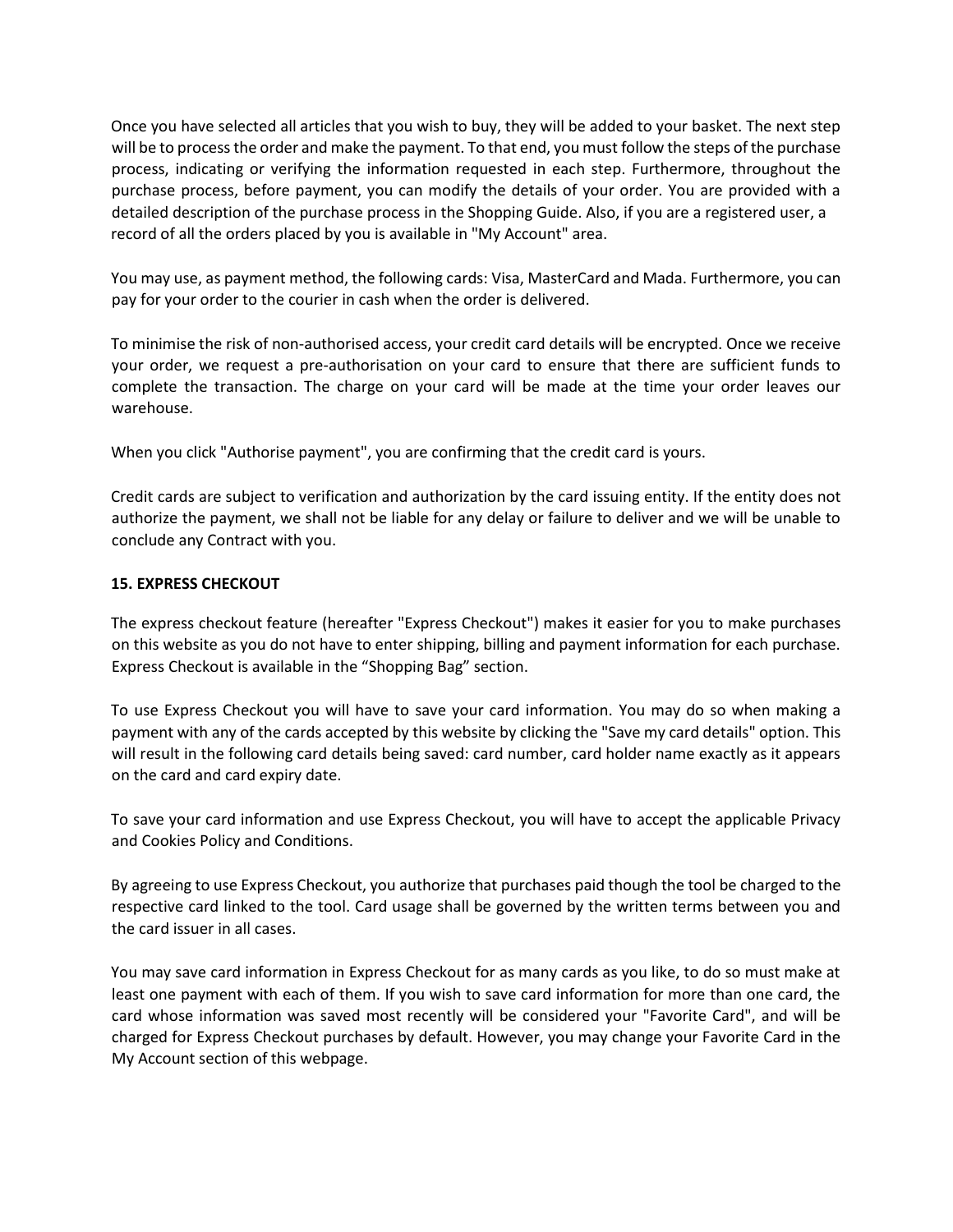To use Express Checkout, you only have to click on the "Express Checkout" button that appears in the Shopping Bag. A screen will immediately appear with the shipping, billing and payment information for your purchase. The information available on this screen cannot be edited, so if there is incorrect information, do not complete the purchase. To make purchases using different details please, do not use the Express Checkout service.

You may change your Favorite Card linked to Express Checkout in the My Account section of this webpage. The provisions of this clause shall not apply if you buy goods as a guest.

# **16. VALUE ADDED TAX**

Pursuant to the prevailing rules and regulations in force, all purchases done through the website are subject to Value Added Tax (VAT).

### **17. RETURN POLICY**

### **17.1 Right of withdrawal**

### Right of withdrawal

If you are contracting as a consumer, you have the right to withdraw from the Contract, within 30 days, without giving any reason.

The withdrawal period will expire after 30 days from the Shipment Confirmation.

To exercise the right of withdrawal, you may notify us at ZARA, at the address Riyadh, Olaishah Area, Near Olaishah Subscriptions P.O Box 23359, Code 11426, by sending an email to contact.sa@zara.com or by writing to our contact form, of your decision to withdraw from this contract by an unequivocal statement (example: a letter sent by post or email or email).

To meet the withdrawal deadline, it is sufficient for you to send your communication concerning your exercise of the right of withdrawal before the withdrawal period has expired.

#### Effects of withdrawal

If you decide to withdraw from this Contract, we will return to you all payments received from you, including delivery charges (except for any additional charges resulting from your choice of any delivery method other than the ordinary delivery method that we offer) without any undue delay, and at any rate, within 14 days of the date on which this Contract has been terminated. We will carry out such reimbursement using the same means of payment as you used for the initial transaction, except for Cash on Delivery, in which case the sums paid will be refunded via bank transfer provided that we have your bank details, or in cash if you make the return at the store and we do not have the necessary information to make the refund via the former option. In any event, you will not incur any charges as result of such reimbursement. Notwithstanding the foregoing, we may withhold reimbursement until we have received the goods back or you have supplied evidence of having sent back the goods, whichever is the earliest.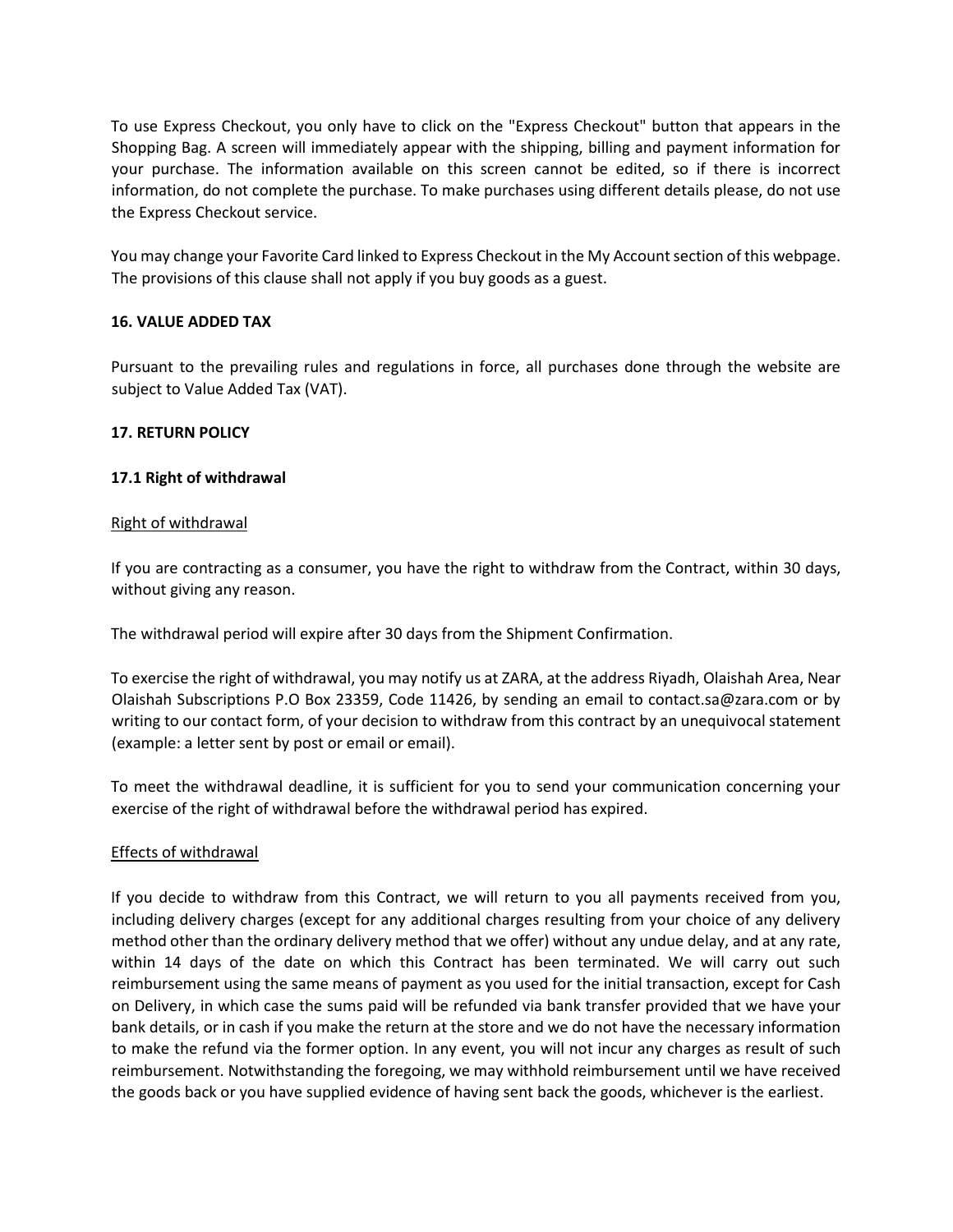You shall send back or deliver the goods or hand them over to us at any ZARA store in Saudi Arabia without undue delay and in any event not later than 30 days from the Shipment Confirmation.

Unless you hand the goods over in a ZARA store in Saudi Arabia or through a courier arranged by ZARA, you shall bear the direct cost of returning the goods.

You are only liable for any diminished value of the goods resulting from handling other than what is necessary to establish the nature, characteristics and functioning of the goods.

# **17.2 Other provisions**

You shall not have the right to withdraw from the Contract when it is for the delivery of any of the following Products:

i. Customised items

ii. Music CDs/DVDs without their original wrapping.

iii. Sealed goods which are not suitable for return due to hygiene reasons and where unsealed after delivery.

Your right to cancel the Contract shall apply exclusively to the products that are returned in the same condition in which you received them. No reimbursement will be made if the product has been used once it has been opened, for products that are not in the same condition as when they were delivered or if they have been damaged, so take care of the products(s) while in your possession. Please return the products using or including all their original packaging, instructions and other documents, if any, accompanying the products.

Upon cancellation, the respective products shall be returned as follows:

#### (i) Returns at any ZARA store:

You may return any product to any ZARA store in the country where your product was delivered which has the same section as the product you wish to return belongs to. In such case, you should go to the store and present the product with the electronic receipt that you will have received along with the Shipping Confirmation, which is also available in your account on the website and on the ZARA mobile application. You can show the electronic receipt digitally on the screen of your mobile device, or print it and bring it to the store.

#### (ii) Returns by Courier:

When returning the product(s) by Courier arranged by us, you should contact us through our web form or by sending an email to contact.sa@zara.com to arrange for the product to be collected at your home. You should send the product in its original packaging and follow the directions on the "RETURNS" section of this website. If you have bought any goods as a guest, you may request returns by Courier by sending an email to contact.sa@zara.com.

None of the two options just mentioned require you to pay additional costs.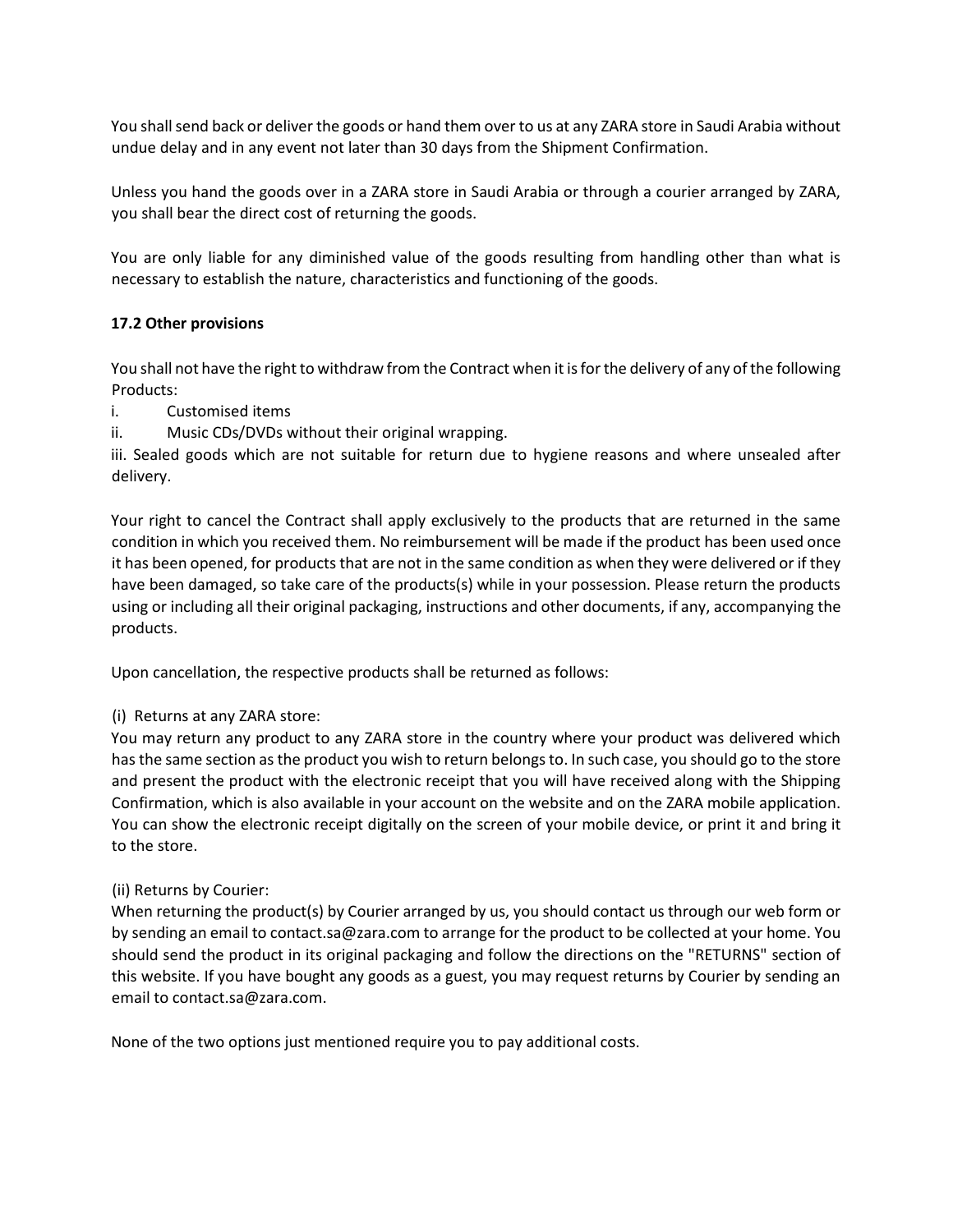After examining the article, we will inform you of whether you have the right to reimbursement of the amounts paid. Delivery charges will be reimbursed when the right of withdrawal is exercised within the statutory period and all relevant goods are returned. The refund will be paid as soon as possible and, in all cases, within 14 days from the date on which you notified us of your intention to cancel.

Notwithstanding the foregoing, we may withhold reimbursement until we have received the goods back or you have supplied evidence of having sent back the goods, whichever is the earliest. The refund will always be paid using the same payment means you used to pay for your purchase, except for Cash on Delivery, in which case the sums paid will be refunded via bank transfer provided that we have your bank details,or in cash if you make the return at the store and we do not have the necessary information to make the refund via the former option.

If you have any questions, you can contact us on our contact form.

# **17.3 Returns of defective products**

If you think that at the moment of delivery the product is not as stipulated in the Contract, you must contact us immediately on our contact form, providing the product details and the damage sustained; you can also send us an email to contact.sa@zara.com.

You must return the product at any ZARA store in Saudi Arabia or giving it to the courier that we send to your home.

We will carefully examine the returned product and will notify you by email within a reasonable period if the product may be exchanged or whether you have a right for a refund (as appropriate). The refunding or replacement of the article shall take place as soon as possible and in all cases within 14 days from the date on which we send you an email confirming that the refund or replacement of the product is going ahead.

If a defect or damage is confirmed on the returned products, we will give you a complete refund including the charges you have accrued of delivery and return. The refund will always be paid using the same payment means you used to pay for your purchase, except for Cash on Delivery, in which case the sums paid will be refunded via bank transfer provided that we have your bank details, or in cash if you make the return at the store and we do not have the necessary information to make the refund via the former option.

All rights recognised in current legislation shall be, in any case, safeguarded.

#### **18. LIABILITY AND WAIVING LIABILITY, STATUTORY CONSUMER RIGHTS**

Unless otherwise indicated expressly in these Conditions, our liability regarding any product acquired on our website shall be limited strictly to the price of purchase of said product.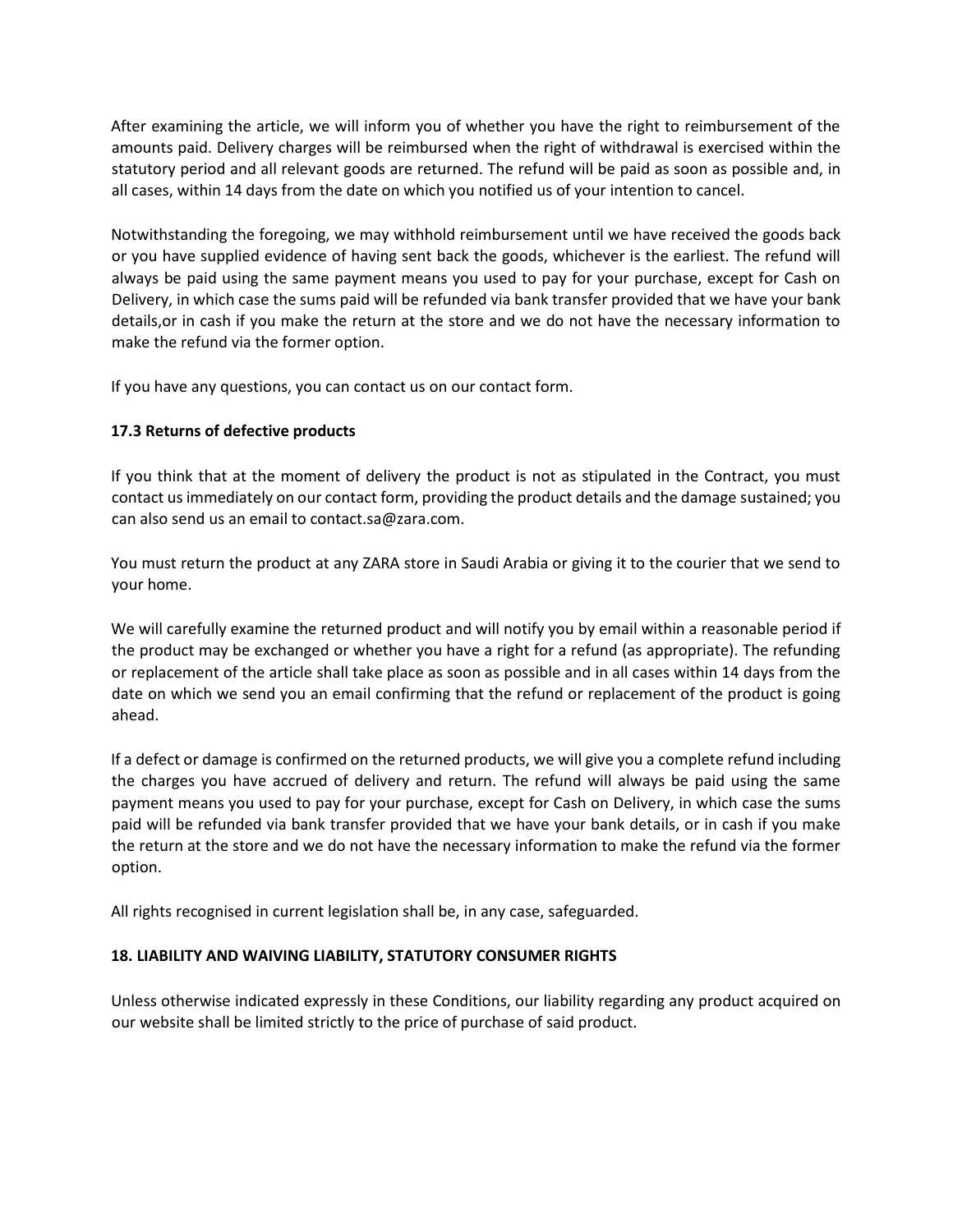Notwithstanding the above, our liability shall not be waived nor limited in the following cases: i. in case of death or personal harm caused by our negligence; ii. in case of fraud or fraudulent deceit; or iii. In any case in which it were illegal or illicit to exclude, limit or attempt to exclude or limit our liability. Notwithstanding the paragraph above, and to the extent legally allowed, and unless these Conditions indicate otherwise, we shall not accept any liability for the following losses, regardless of their origin: i. loss of income or sales; ii. operating loss; iii. loss of profits or contracts; iv. loss of forecast savings; v. loss of data; and vi. loss of business or management time.

Due to the open nature of this website and the possibility of errors in storage and transmission of digital information, we do not warrant the accuracy and security of the information transmitted or obtained by means of this website, unless otherwise indicated expressly on this website.

All product descriptions, information and materials shown on this website are provided "as is", with no express or implied warranties on the same, except those legally established. In this sense, if you are contracting as a consumer or user, we are obliged to deliver goods that are in conformity with the Contract, being liable to you for any lack of conformity which exists at the time of delivery. It is understood that the goods are in conformity with the Contract if they: (i) comply with the description given by us and possess the qualities that we have presented in this website; (ii) are fit for the purposes for which goods of this kind are normally used; (iii) show the quality and performance which are normal in goods of the same type and which can reasonably be expected. To the extent permitted by law, we exclude all warranties, except those that may not be excluded legitimately.

## **19. INTELLECTUAL PROPERTY**

You recognize and agree that all copyrights, registered trademarks and other intellectual and industrial property rights to the materials or contents provided as part of the website belong at all times to the Inditex Group or to a third party who had authorized to the Inditex Group the use of said content or material. You may not use said material unless you are expressly authorized by the Inditex Group. This does not prevent you from using this website to the extent necessary to copy the information on your order or contact details.

# **20. VIRUSES, PIRACY AND OTHER COMPUTER ATTACKS**

You must not make undue use of this website by intentionally introducing viruses, Trojans, worms, logic bombs or any other software or technologically damaging or harmful material. You shall not attempt to make unauthorised access to this website, the server on which the site is hosted or any server, computer or database related to our website. You undertake not to attack this website through any attack of denial of service or an attack of distributed denial of service.

Failure to comply with this Clause shall be considered an infraction as defined under the applicable regulations. We will report any failure to comply with this regulation to the corresponding authorities and we will co-operate with them to determine the identity of the attacker. Likewise, in the event of failure to comply with this Clause, authorisation to use this website shall be suspended immediately. We shall not be held liable for any damage or harm resulting from a denial of service attack, virus or any other software or technologically damaging or harmful material that may affect your computer, IT equipment, data or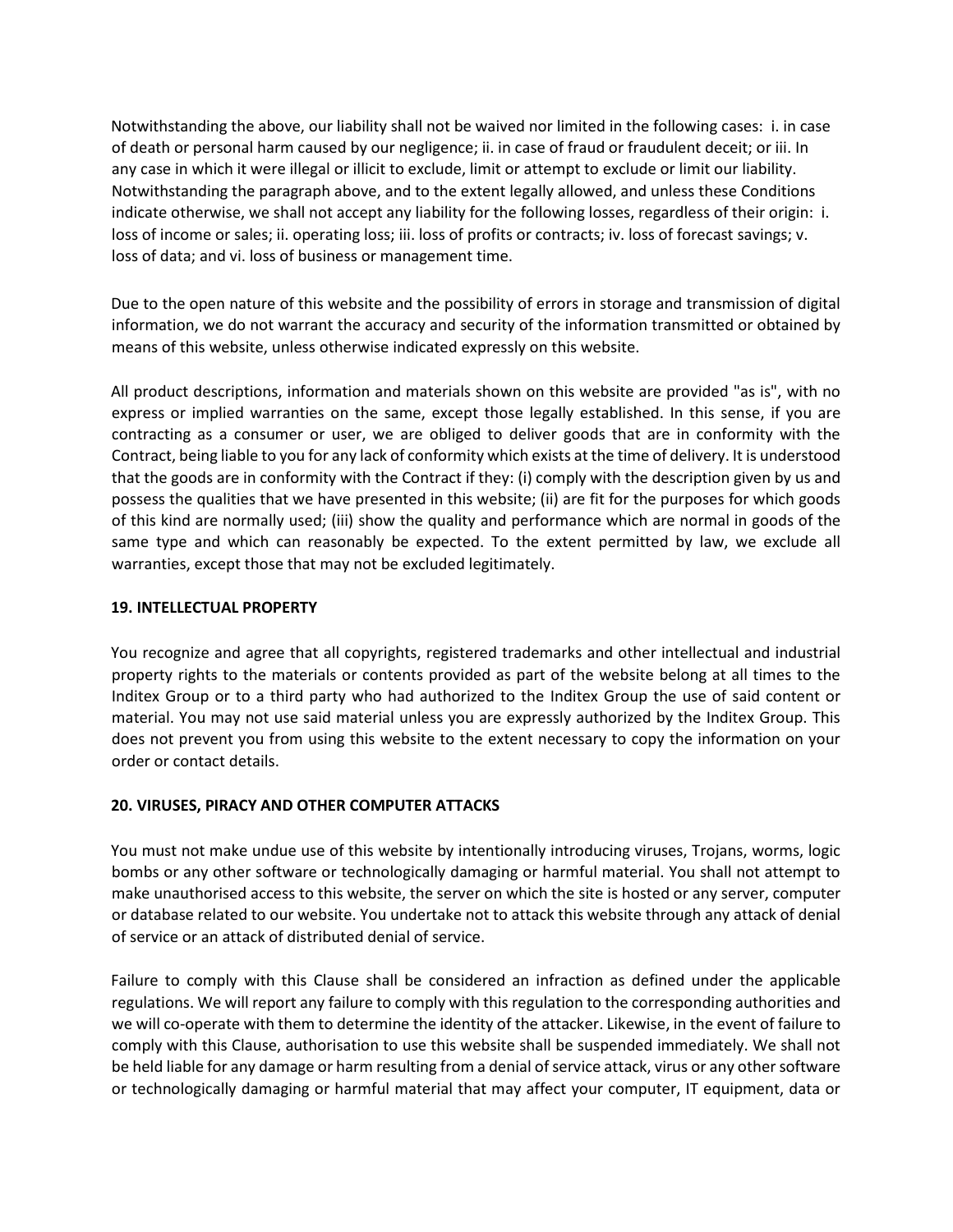materials as a result of using this website or downloading content from the same or those to which this site redirects you.

## **21. LINKS FROM OUR WEBSITE**

If our website contains links to other websites and third-party materials, said links are provided for information purposes only and we have no control whatever over the content of those websites or materials. Accordingly, we shall not accept any liability for any damage or harm deriving from their use.

### **22. WRITTEN COMMUNICATION**

The applicable regulations require that some of the information or notifications that we send to you be in written form. By using this website, you agree that most of the communication with us will be electronic. We will contact you by email or we will provide you information by posting alerts on this website. For contractual purposes, you agree to use this electronic means of communication and accept that all contracts, notifications, information and other communication that we send you electronically complies with the legal requirements of providing it in writing. This condition will not affect your statutory rights.

### **23. NOTIFICATIONS**

The notifications that you send us must be sent preferably through our contact form. Pursuant to the provisions in Clause 22 above and unless otherwise stipulated, we may send you notifications either by email or to the postal address you provided us when placing an order.

It is understood that notifications will be received and acted upon as soon as they are posted on our website, 24 hours after they have been sent by email or three days after the postage date on any letter. As proof that the notification has been sent it shall be sufficient to prove, in the case of a letter, that it was correctly addressed, that the correct postage was paid and that it was duly delivered to the post office or to a mail box; in the case of an email, that the notification was sent to the email address specified by the recipient.

#### **24. TRANSFER OF RIGHTS AND OBLIGATIONS**

The Contract is binding for both Parties, as well as for our respective successors, transferees and heirs. You may not transmit, cede, levy or in any other way transfer a Contract or any of the rights or obligations derived from the same, without having obtained our written consent in advance.

We may transmit, cede, levy, subcontract or in any other way transfer a Contract or any of the rights or obligations derived from the same, at any time during the life of the Contract. To avoid any doubt, said transmissions, cessions, levies or other transfers shall not affect the rights that, as applicable, you have as a consumer recognised by law or cancel, reduce or limit in any way the express and tacit warranties that we may have given you.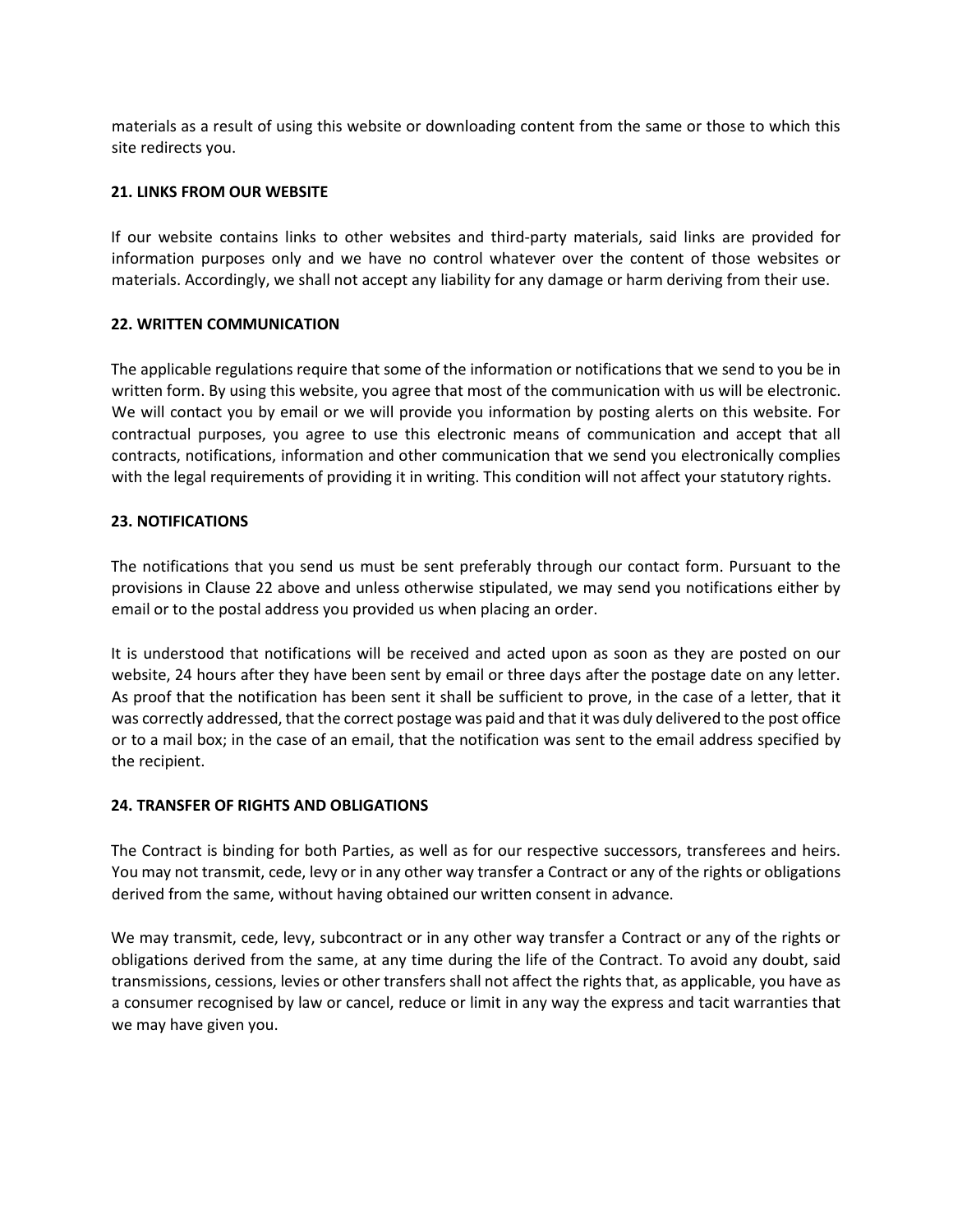## **25. EVENTS BEYOND OUR CONTROL**

We will not be liable for any non-compliance or delay in compliance with any of the obligations we assume under a Contract when caused by events that are beyond our reasonable control ("Force Majeure").

Force Majeure shall include any act, event, failure to exercise, omission or accident that is beyond our reasonable control, including, among others, the following:

i. Strike, lockout or other forms of protest.

- ii. Civil unrest, revolt, invasion, terrorist attack or terrorist threat, war (declared or not) or threat or preparation for war. iii. Fire, explosion, storm, flood, earthquake, collapse, epidemic or any other natural disaster. iv. Inability to use trains, ships, aircraft, motorized transport or other means of transport, public or private.
- v. Inability to use public or private telecommunication systems.
- vi.Acts, decrees, legislation, regulations or restrictions of any government or public authority. vii. Strike, failure or accident in maritime or river transport, postal transport or any other type of transport.

It shall be understood that our obligations deriving from Contracts are suspended during the period in which Force Majeure remains in effect and we will be given an extension of the period in which to fulfil these obligations by an amount of time equal to the time that the situation of Force Majeure lasted. We will provide all reasonable resources to end the situation of Force Majeure or to find a solution that enables us to fulfil our obligations by virtue of the Contract despite the situation of Force Majeure.

#### **26. WAIVING RIGHTS**

The lack of requirement on our part for strict compliance on your part with any of the obligations assumed by you by virtue of a Contract or of these Conditions or a lack of exercising on our part of the rights or actions that correspond to us by virtue of this Contract or of the Conditions shall not constitute the waiving or limitation of said rights or actions, nor exonerate you from fulfilling said obligations.

The waiving on our part of a specific right or action shall not constitute the waiving of other rights or actions derived from the Contract or from the Conditions.

The waiving on our part of any of these Conditions or of the rights or actions derived from the Contract shall not take effect unless expressly stipulated that it is a waiving of rights and is formalised and notified to you in accordance with the provisions of the Notifications section above.

#### **27. PARTIAL ANNULMENT**

Should any of these Conditions or any provision of a Contract be declared null and void by firm resolution from the corresponding authority, the remaining terms and conditions shall remain in effect without being affected by said declaration of annulment.